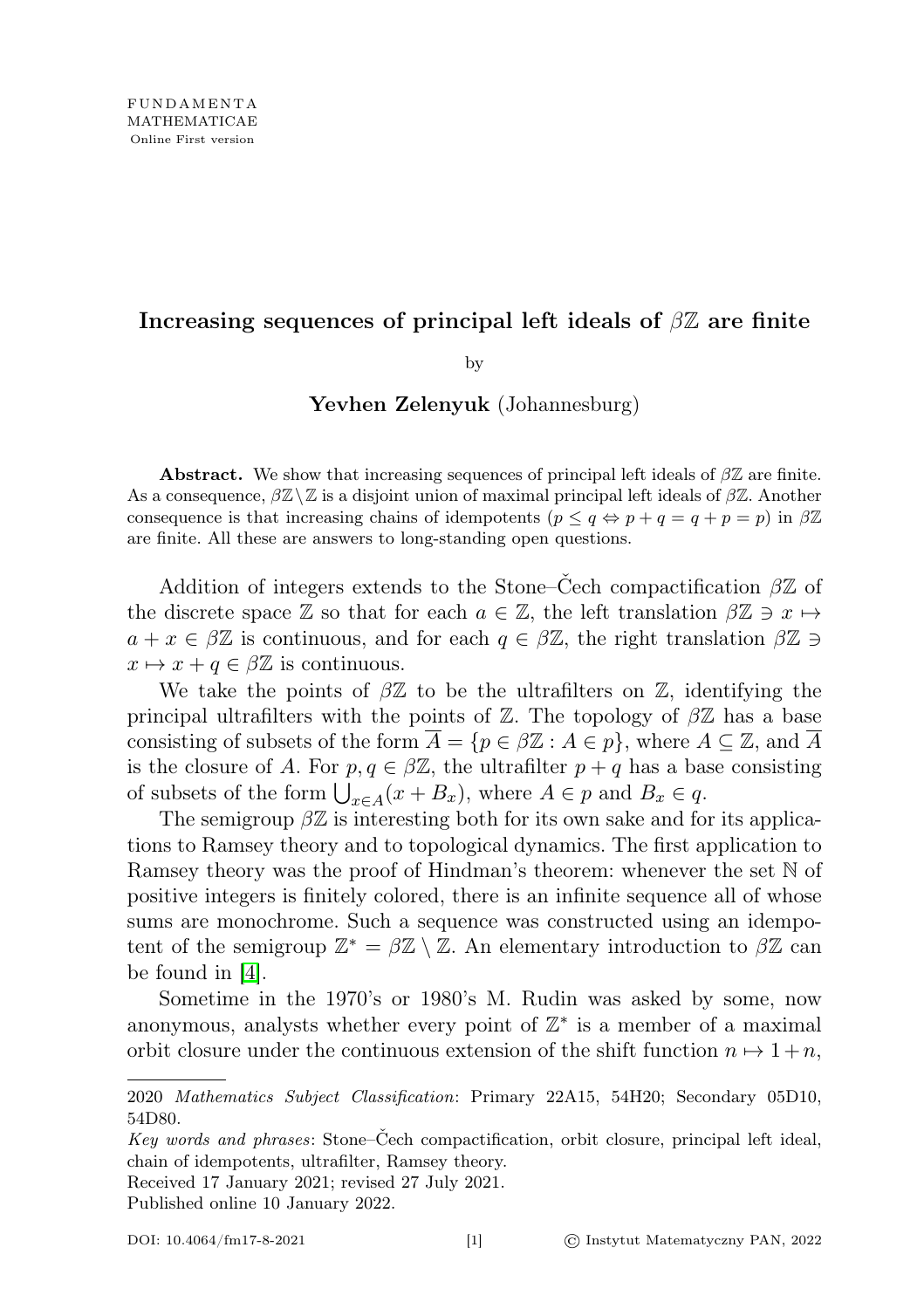## 2 Y. Zelenyuk

equivalently under the action  $\mathbb{Z} \times \mathbb{Z}^* \ni (x, p) \mapsto x + p \in \mathbb{Z}^*$ . A simpler question is whether there is any infinite (strictly) increasing sequence of orbit closures of  $\mathbb{Z}^*$ . Clearly, a negative answer to the latter question implies an affirmative to the former. Since  $\overline{\mathbb{Z}+p} = \beta \mathbb{Z} + p$ , the orbit closures of  $\mathbb{Z}^*$ are the (proper) principal left ideals of  $\beta \mathbb{Z}$ . Thus the second question in algebraic terms asks whether there is any infinite increasing sequence of principal left ideals of  $\beta \mathbb{Z}$  (see [\[4,](#page-10-0) p. 135]). There are infinite increasing sequences of principal right ideals of  $\beta \mathbb{Z}$  [\[2\]](#page-10-1). Since any two distinct maximal principal left ideals of  $\beta \mathbb{Z}$  are disjoint [\[4,](#page-10-0) Corollary 6.20], the first question is equivalent to asking whether  $\mathbb{Z}^*$  is a disjoint union of maximal principal left ideals of  $\beta \mathbb{Z}$  (see [\[1\]](#page-10-2)).

The inclusion relation on principal left and right ideals of  $\beta\mathbb{Z}$  induces the left and right preorderings on idempotents of  $\mathbb{Z}^*$ :

$$
p \leq_L q \Leftrightarrow \beta \mathbb{Z} + p \subseteq \beta \mathbb{Z} + q \Leftrightarrow p + q = p,
$$
  

$$
p \leq_R q \Leftrightarrow p + \beta \mathbb{Z} \subseteq q + \beta \mathbb{Z} \Leftrightarrow q + p = p,
$$

and the standard order on idempotents is defined by

$$
p \le q \Leftrightarrow p + q = q + p = p.
$$

There are infinite decreasing chains of idempotents in  $\beta \mathbb{Z}$  [\[3\]](#page-10-3). In [\[5\]](#page-10-4) an infinite increasing right chain of idempotents in  $\beta \mathbb{Z}$  was constructed. However, the question whether there is any infinite increasing chain (left chain) of idempotents in  $\beta \mathbb{Z}$  remained open [\[4,](#page-10-0) Question 9.27]. Notice that as distinguished from left (right) chains of idempotents, chains of idempotents are subsemigroups.

In this paper we show

<span id="page-1-0"></span>THEOREM 1. Increasing sequences of principal left ideals of  $\beta\mathbb{Z}$  are finite.

As a consequence we obtain

<span id="page-1-1"></span>COROLLARY 2.  $\mathbb{Z}^*$  is a disjoint union of maximal principal left ideals of  $\beta \mathbb{Z}$ .

Another consequence is

<span id="page-1-2"></span>COROLLARY 3. Increasing chains (left chains) of idempotents in  $\beta \mathbb{Z}$  are finite.

In the rest of the paper we prove Theorem [1.](#page-1-0)

Let W denote the set of finite words over N. For every sequence  $w_1, w_2, \ldots$ in W, we write  $w_1 < w_2 < \cdots$  if  $|w_j| \geq j$  and  $w_j(j) < w_{j+1}(j) < \cdots$  for each j. Here |w| denotes the length of w and  $w(j)$  the jth letter of w. For every finite sequence  $w_1 < \cdots < w_n$ , define  $[w_1, \ldots, w_n] \in W$  to be the word obtained from  $w_n$  by replacing, for each  $j < n$ ,  $w_n(j)$  with  $w_j(j)$ .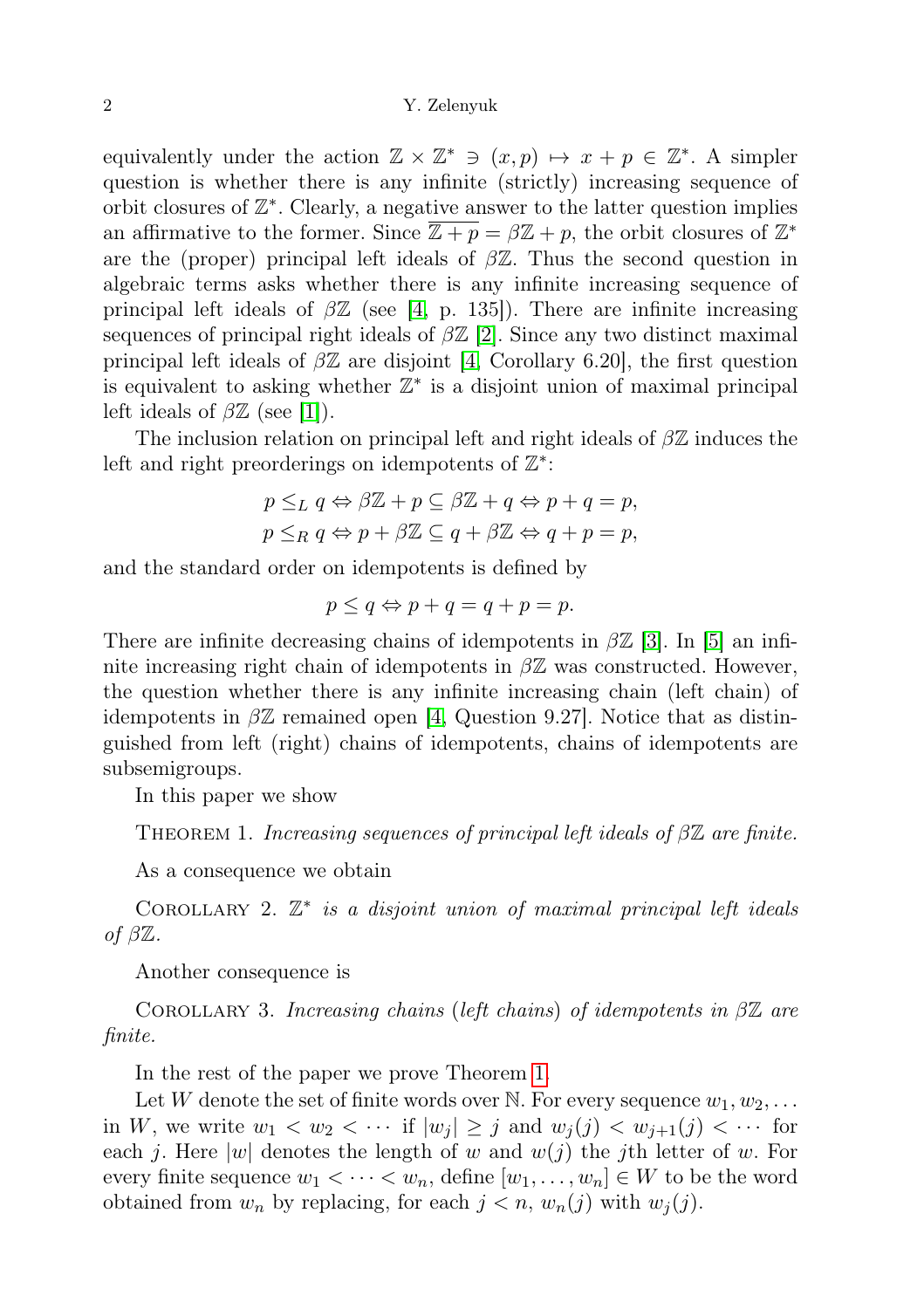<span id="page-2-0"></span>PROPOSITION 4. Assume that there is an infinite increasing sequence of principal left ideals of  $\beta \mathbb{Z}$ . Then for every finite coloring of W, there is an infinite sequence  $w_1 < w_2 < \cdots$  such that the set

$$
\{ [w_{j_1}, \dots, w_{j_k}] : k \ge 1, 1 \le j_1 < \dots < j_k \}
$$

is monochrome.

*Proof.* Let  $(p_n)_{n=0}^{\infty}$  be a sequence in  $\mathbb{Z}^*$  such that  $(\beta \mathbb{Z} + p_n)_{n=0}^{\infty}$  is increasing. Passing to a subsequence, one may suppose that  $\{p_n : n = 0, 1, \ldots\}$ is discrete. For every n, pick  $A_n \in p_n$  such that all  $A_n$  are pairwise disjoint and  $\overline{A_{n+1}} \cap \overline{Z + p_n} = \emptyset$  and so  $x + p_n \notin \overline{A_{n+1}}$  for all  $x \in \mathbb{Z}$ . For all  $n \geq 1$  and  $\delta \in \{0,1\}$ , let  $X_{n,n-\delta} = \{x \in \mathbb{Z} : x + p_n \in \overline{A_{n-\delta}}\}$ . Notice that  $p_{n-1} \in \overline{\{x + p_n : x \in X_{n,n-1}\}}$  (in particular,  $X_{n,n-1}$  is infinite).

We shall construct, for every  $n \geq 1$ , a decreasing sequence  $(A_{n,j})_{j=1}^{\infty}$  of members of  $p_n$  with  $A_{n,1} \subseteq A_n$  and a sequence  $(x_{n,j})_{j=1}^{\infty}$  in  $X_{n,n-1} \cup X_{n,n}$ such that the following three conditions are satisfied.

(1) All the subsets  $x_{n,j} + A_{n,j}$ , where  $n, j \geq 1$ , are pairwise disjoint, and each  $x_{n,j} + A_{n,j}$  is disjoint from  $A_{n,j}$ ; moreover, if  $x_{n,j} \in X_{n,n-\delta}$ , then  $x_{n,j} + A_{n,j} \subseteq A_{n-\delta}$ , and if  $n-\delta \geq 1$ , then  $x_{n,j} + A_{n,j} \subseteq A_{n-\delta,k-1} \setminus A_{n-\delta,k}$ for some k (we put  $A_{n,0} = A_n$  for all  $n \ge 0$ ).

Thus, for every  $n \geq 0$ ,  $A_n$  contains the subsets  $x_{n+1,j} + A_{n+1,j}$  where  $x_{n+1,j} \in X_{n+1,n}$ , and the subsets  $x_{n,j} + A_{n,j}$  where  $x_{n,j} \in X_{n,n}$  (the second family may be empty; it is so in particular if  $n = 0$ ). Let

$$
C_n = \bigcup_{\delta=0}^1 \bigcup \{x_{n+\delta,j} + A_{n+\delta,j} : x_{n+\delta,j} \in X_{n+\delta,n}\}
$$

and  $Z_n = A_n \setminus C_n$ .

Notice that if  $x_{n,j} + A_{n,j} \subseteq A_{n,k}$ , then  $j > k$  (otherwise  $A_{n,j} \supseteq A_{n,k}$ , and  $x_{n,j} + A_{n,j}$  is disjoint from  $A_{n,j}$ ).

(2) For every  $n \geq 0$  and every  $x \in X_{n+1,n}$ , there are finite  $J_0, J_1 \subseteq \mathbb{N}$  with  $J_1 \neq \emptyset$  such that for each  $k \in J_0$ ,

$$
-\sum_{J_0 \ni j < k} x_{n,j} + x + p_{n+1} \in \overline{x_{n,k} + A_{n,k}},
$$

and for each  $k \in J_1$ ,

$$
-\left(\sum_{j\in J_0} x_{n,j} + \sum_{J_1 \ni j < k} x_{n+1,j}\right) + x + p_{n+1} \in \overline{x_{n+1,k} + A_{n+1,k}},
$$

and

$$
x = \sum_{j \in J_0} x_{n,j} + \sum_{j \in J_1} x_{n+1,j}.
$$

We call the latter an  $X-decomposition$  of x.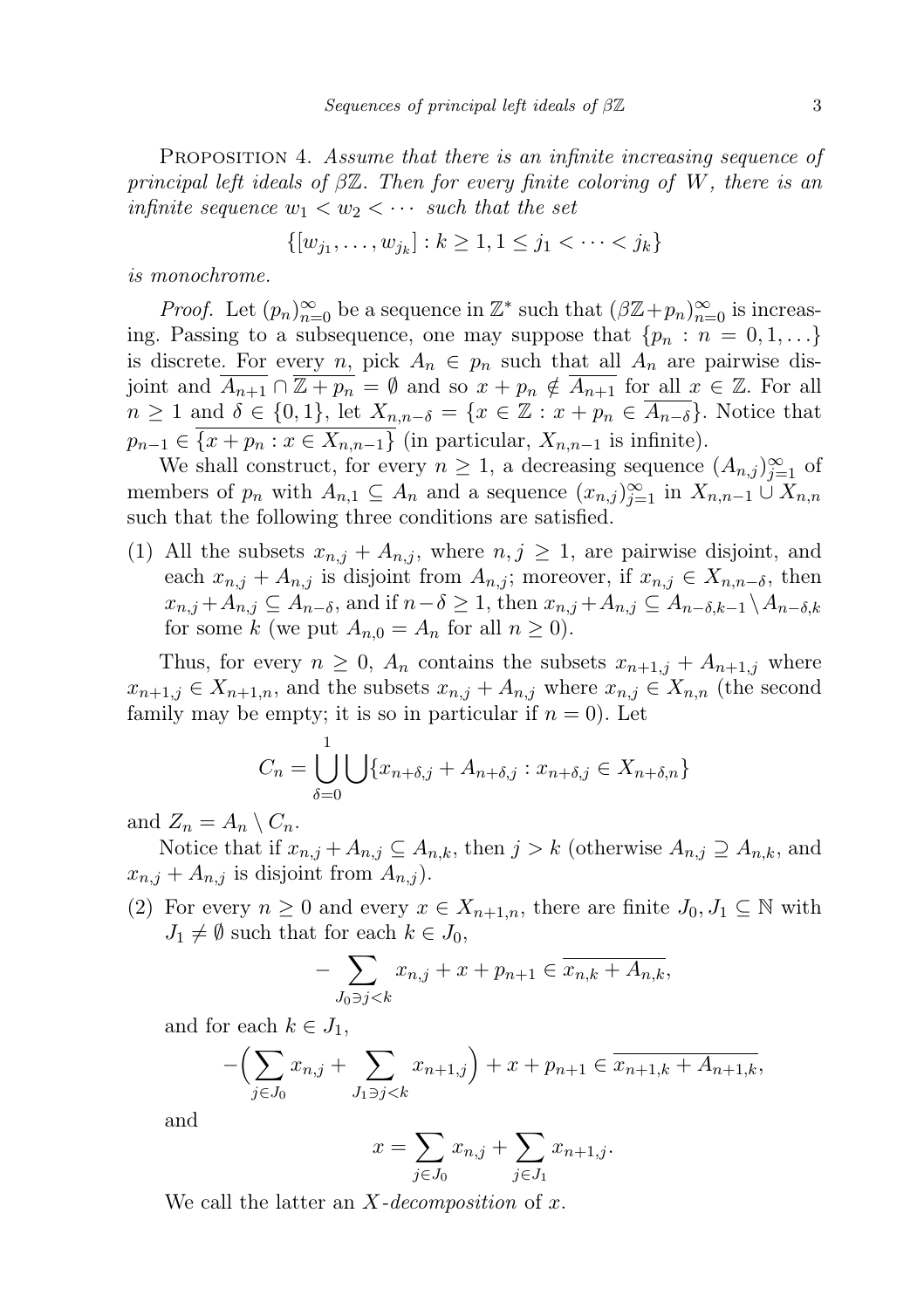From the above relations we deduce that the subsets  $J_0, J_1$  are determined inductively as follows.

Find  $x_{n+\delta,k} + A_{n+\delta,k} \subseteq A_n$  such that  $x + p_{n+1} \in \overline{x_{n+\delta,k} + A_{n+\delta,k}}$ . Then k is the first element of  $J_0$  if  $\delta = 0$ , while  $J_0 = \emptyset$  and k is the first element of  $J_1$  otherwise. If a nonempty initial segment  $J'_0$  of  $J_0$  is already determined, then  $-\sum_{J_0' \ni j < s} x_{n,j} + x + p_{n+1} \in \overline{x_{n,s} + A_{n,s}},$  where  $s = \max J_0'$ , whence  $-\sum_{j\in J_0'} x_{n,j} + x + p_{n+1} \in A_{n,s}$ , so find  $x_{n+\delta,k} + A_{n+\delta,k} \subseteq A_{n,s}$  such that  $-\sum_{j\in J'_0} x_{n,j} + x + p_{n+1} \in \overline{x_{n+\delta,k} + A_{n+\delta,k}}$ . Then k is the next element of  $J_0$  if  $\delta = 0$ , while  $J_0 = J'_0$  and k is the first element of  $J_1$  otherwise. If  $J_0$  and a nonempty initial segment  $J'_1$  of  $J_1$  are already determined, then  $-(\sum_{j\in J_0} x_{n,j} + \sum_{j\in J'_1} x_{n+1,j}) + x + p_{n+1} \in \overline{A_{n+1,s}},$  where  $s = \max J'_1$ , so find  $x_{n+1+\delta,k} + A_{n+1+\delta,k} \subseteq A_{n+1,s}$  such that  $-(\sum_{j\in J_0} x_{n,j} + \sum_{j\in J'_1} x_{n+1,j}) +$  $x + p_{n+1} \in \overline{x_{n+1+\delta,k} + A_{n+1+\delta,k}}$ . Then  $\delta = 0$  (because  $y + p_{n+1} \notin \overline{A_{n+2}}$  for all  $y \in \mathbb{Z}$ ) and k is the next element of  $J_1$ . Determining  $J_1$  terminates when  $x = \sum_{j \in J_0} x_{n,j} + \sum_{j \in J_1} x_{n+1,j}$ . (Notice that for each  $j \in J_0$ ,  $x_{n,j} \in X_{n,n}$ , and for each  $j \in J_1$ ,  $x_{n+1,j} \in \tilde{X}_{n+1,n}$  if  $j = \min J_1$ , while  $x_{n+1,j} \in X_{n+1,n+1}$ otherwise.)

This also shows that the X-decomposition of  $x$  is unique.

Let  $\theta(x) = \min J_1$  and  $\phi(x) = \max J_1$ . There is  $A(x) \in p_{n+1}$  (contained in  $A_{n+1,\phi(x)}$  such that for each  $k \in J_0$ ,

$$
-\sum_{J_0 \ni j < k} x_{n,j} + x + A(x) \subseteq x_{n,k} + A_{n,k},
$$

and for each  $k \in J_1$ ,

$$
-\left(\sum_{j\in J_0} x_{n,j} + \sum_{J_1 \ni j < k} x_{n+1,j}\right) + x + A(x) \subseteq x_{n+1,k} + A_{n+1,k}.
$$

(3) For every  $n \geq 0$  and every  $a \in A_n$ , there are  $l = l(a) \geq 0$  and finite  $J_0, \ldots, J_l \subseteq \mathbb{N}$  with  $J_1, \ldots, J_l \neq \emptyset$  such that for all  $i \leq l$  and  $k \in J_i$ ,

$$
-\left(\sum_{j\in J_0} x_{n,j} + \dots + \sum_{j\in J_{i-1}} x_{n+i-1,j} + \sum_{J_i \ni j < k} x_{n+i,j}\right) + a \in x_{n+i,k} + A_{n+i,k},
$$
  

$$
-\left(\sum_{j\in J_0} x_{n,j} + \dots + \sum_{j\in J_l} x_{n+l,j}\right) + a \in Z_{n+l},
$$

and so

$$
a = \sum_{j \in J_0} x_{n,j} + \dots + \sum_{j \in J_l} x_{n+l,j} + z
$$

for some  $z \in Z_{n+l}$ . We call the latter an A-decomposition of a.

From the above relations we deduce that the subsets  $J_0, \ldots, J_l$  are determined inductively as follows.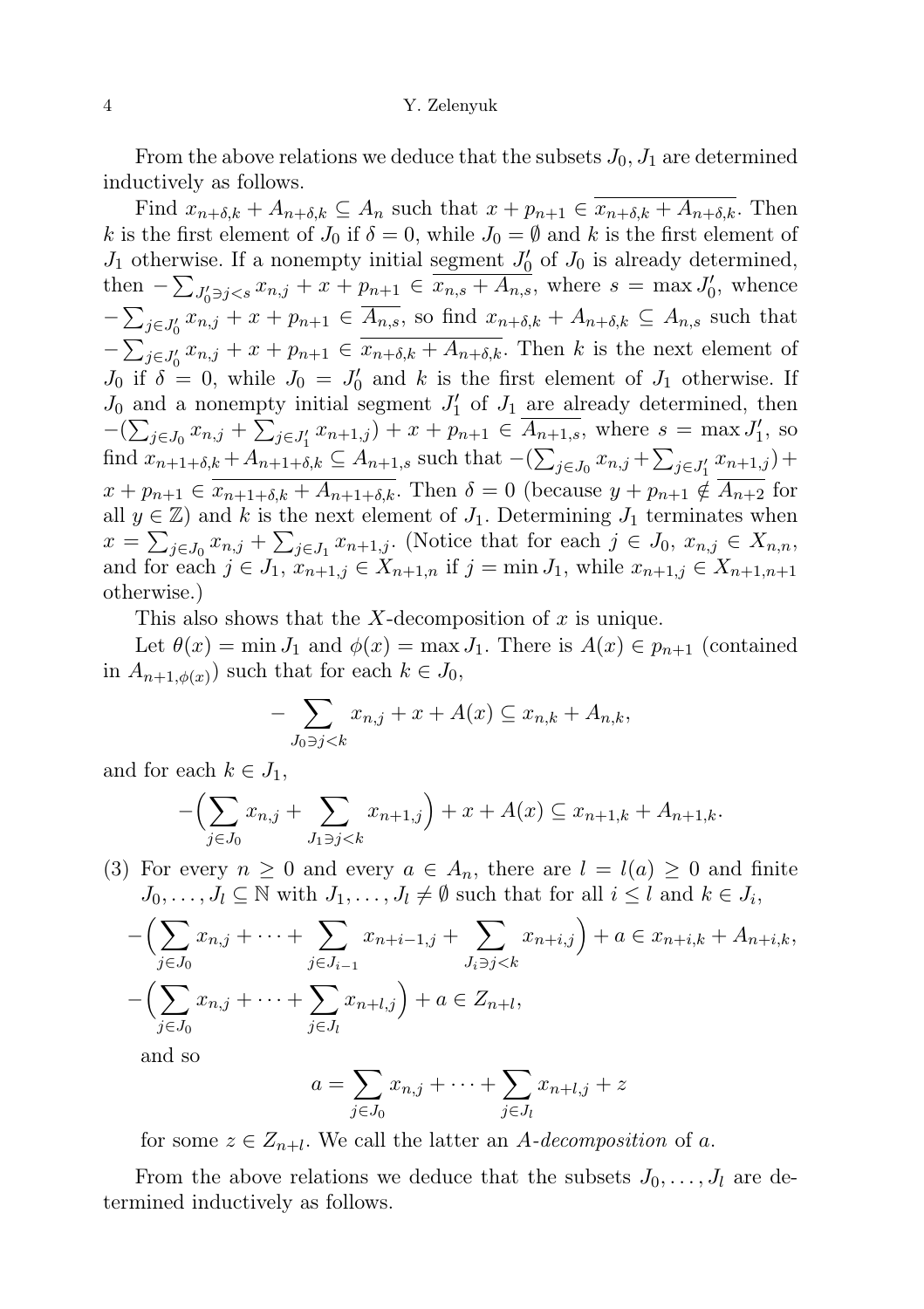If  $a \in Z_n$ , then  $l = 0$  and  $J_0 = \emptyset$ . Otherwise find  $x_{n+\delta,k} + A_{n+\delta,k} \subseteq A_n$ such that  $a \in x_{n+\delta,k} + A_{n+\delta,k}$ . Then k is the first element of  $J_0$  if  $\delta = 0$ , while  $J_0 = \emptyset$  and k is the first element of  $J_1$  otherwise. If a nonempty initial segment  $J'_0$  of  $J_0$  is already determined, then  $-\sum_{j\in J'_0} x_{n,j} + a \in A_{n,s}$ , where  $s = \max J'_0$ , so find  $x_{n+\delta,k} + A_{n+\delta,k} \subseteq A_{n,s}$  such that  $-\sum_{j\in J'_0} x_{n,j} + a \in$  $x_{n+\delta,k} + A_{n+\delta,k}$ . Then k is the next element of  $J_0$  if  $\delta = 0$ , while  $J_0 = J'_0$  and k is the first element of  $J_1$  otherwise. If  $J_0$  and a nonempty initial segment  $J'_1$  of  $J_1$  are already determined, then  $-(\sum_{j\in J_0} x_{n,j} + \sum_{j\in J'_1} x_{n+1,j}) + a \in$  $A_{n+1,s}$ , where  $s = \max J'_1$ , so find  $x_{n+1+\delta,k} + A_{n+1+\delta,k} \subseteq A_{n+1,s}$  such that  $-(\sum_{j\in J_0} x_{n,j} + \sum_{j\in J'_1} x_{n+1,j}) + a \in x_{n+1+\delta,k} + A_{n+1+\delta,k}$ . Then k is the next element of  $J_1$  if  $\delta = 0$ , while  $J_1 = J'_1$  and k is the first element of  $J_2$ otherwise, and so on. Determining  $J_0, \ldots, J_l$  terminates when  $-(\sum_{j\in J_0} x_{n,j} +$  $\cdots + \sum_{j \in J_l} x_{n+l,j} + a \in Z_{n+l}$ . (Notice that for each  $j \in J_0$ ,  $x_{n,j} \in X_{n,n}$ , and for all  $i \in \{1, \ldots, l\}$  and  $j \in J_i$ ,  $x_{n+i,j} \in X_{n+i,n+i-1}$  if  $j = \min J_i$ , while  $x_{n+i,j} \in X_{n+i,n+i}$  otherwise.)

This also shows that the A-decomposition of a is unique.

The X-decomposition of x and the A-decomposition of a are unrelated in general. However, if  $x \in X_{n+1,n}$  and  $a \in A(x)$ , and

$$
x = \sum_{j \in I_0} x_{n,j} + \sum_{j \in I_1} x_{n+1,j},
$$
  
\n
$$
a = \sum_{j \in J_1} x_{n+1,j} + \sum_{j \in J_2} x_{n+2,j} + \dots + \sum_{j \in J_{l+1}} x_{n+l+1,j} + z
$$

are their X-decomposition and A-decomposition respectively, then

$$
x + a = \sum_{j \in I_0} x_{n,j} + \sum_{j \in I_1 \cup J_1} x_{n+1,j} + \sum_{j \in J_2} x_{n+2,j} + \dots + \sum_{j \in J_{l+1}} x_{n+l+1,j} + z
$$

is the A-decomposition of  $x+a$  and max  $I_1 < \min J_1$  if  $J_1 \neq \emptyset$ . Indeed, since  $a \in A(x)$  and  $A(x) \subseteq A_{n+1,\phi(x)}$ , we have min  $J_1 > \phi(x) = \max I_1$  if  $J_1 \neq \emptyset$ . And since  $a \in A(x)$ , for each  $k \in I_0$  we have

$$
-\sum_{I_0 \ni j < k} x_{n,j} + x + a \in x_{n,k} + A_{n,k},
$$

and for each  $k \in I_1$ ,

$$
-\left(\sum_{j\in I_0} x_{n,j} + \sum_{I_1 \ni j < k} x_{n+1,j}\right) + x + a \in x_{n+1,k} + A_{n+1,k}.
$$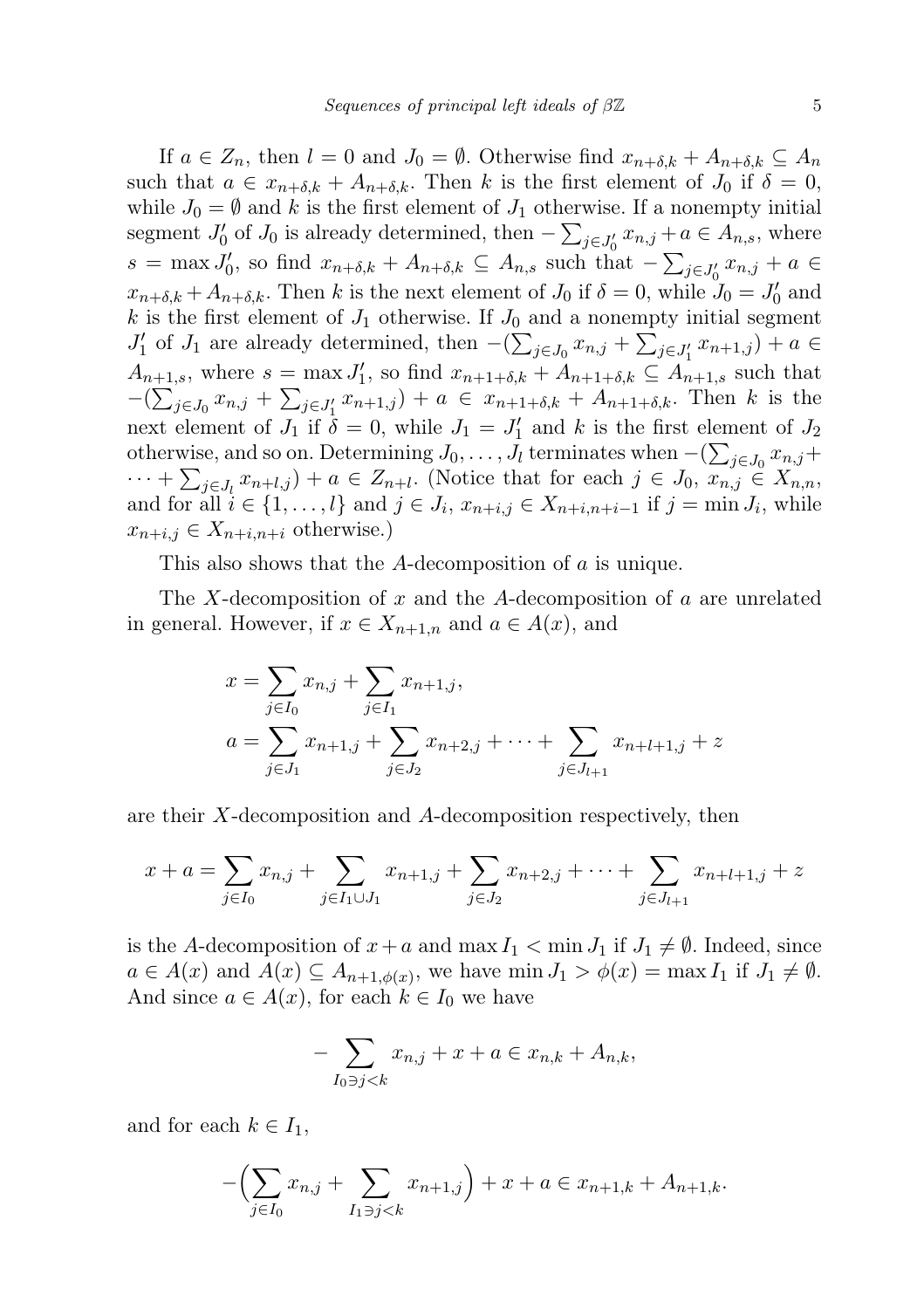Next, for each  $k \in J_1$ ,

$$
-\left(\sum_{j\in I_0} x_{n,j} + \sum_{j\in I_1} x_{n+1,j} + \sum_{J_1 \ni j < k} x_{n+1,j}\right) + x + a
$$
  
= 
$$
-\sum_{J_1 \ni j < k} x_{n+1,j} + a \in x_{n+1,k} + A_{n+1,k},
$$

and for each  $2 \leq i \leq l+1$  and each  $k \in J_i$ ,

$$
-\left(\sum_{j\in I_0} x_{n,j} + \sum_{j\in I_1\cup J_1} x_{n+1,j} + \cdots + \sum_{j\in J_{i-1}} x_{n+i-1,j} + \sum_{J_i\ni j < k} x_{n+i,j}\right) + x + a
$$
  
= 
$$
-\left(\sum_{j\in J_1} x_{n+1,j} + \cdots + \sum_{j\in J_{i-1}} x_{n+i-1,j} + \sum_{J_i\ni j < k} x_{n+i,j}\right) + a \in x_{n+i,k} + A_{n+i,k},
$$

and

$$
-\left(\sum_{j\in I_0} x_{n,j} + \sum_{j\in I_1\cup J_1} x_{n+1,j} + \cdots + \sum_{j\in J_{l+1}} x_{n+l+1,j}\right) + x + a
$$
  
= -\left(\sum\_{j\in J\_1} x\_{n+1,j} + \cdots + \sum\_{j\in J\_{l+1}} x\_{n+l+1,j}\right) + a = z \in Z\_{n+l+1}.

Now to construct the sequences, enumerate the set of pairs  $e = (x, n)$ with  $n \geq 0$  and  $x \in X_{n+1,n}$  as  $\{e_m : m = 0, 1, \ldots\}$ , and the set  $\bigcup_{n=0}^{\infty} A_n$  as  ${a_m : m = 0, 1, \ldots}.$  The construction goes by induction on m.

For  $m = 0$ , let  $e_0 = (x, r)$  and  $a_0 = a \in A_s$ . Pick  $B \in p_{r+1}$  such that  $B \subseteq A_{r+1}, x + B \subseteq A_r$ , and  $a \notin x + B$  if  $s = r$ . Put  $A_{r+1,1} = B, x_{r+1,1} = x$ , and define  $k_n^0$  for all  $n \ge 1$  and  $Z_n^0$  for all  $n \ge 0$  by

$$
k_n^0 = \begin{cases} 1 & \text{if } n = r + 1, \\ 0 & \text{otherwise,} \end{cases} \qquad Z_n^0 = \begin{cases} \{a\} & \text{if } n = s, \\ \emptyset & \text{otherwise.} \end{cases}
$$

Then  $x = x_{r+1,1}$  will be an X-decomposition with  $J_0 = \emptyset$  and  $J_1 = \{1\}$ , and  $a = a$  an A-decomposition with  $l(a) = 0$  and  $J_0 = \emptyset$ .

Fix  $m \geq 0$  and suppose that we have defined  $k_n^m$ ,  $(A_{n,j})_{j=1}^{k_n^m}$ ,  $(x_{n,j})_{j=1}^{k_n^m}$  for  $n \geq 1$ , and  $Z_n^m \subseteq A_n$  for  $n \geq 0$  so that

- (i)  $\sum_{n=1}^{\infty} k_n^m \leq m+1$  and  $\sum_{n=0}^{\infty} |Z_n^m| \leq m+1$ ,
- (ii) the subsets  $x_{n,j} + A_{n,j}$  with  $n \geq 1$  and  $1 \leq j \leq k_n^m$  are pairwise disjoint, and  $x_{n,j} + A_{n,j}$  is disjoint from  $A_{n,j}$ ; moreover, if  $x_{n,j} \in X_{n,n-\delta}$ , then  $x_{n,j}+A_{n,j} \subseteq A_{n-\delta}$ , and if  $n-\delta \geq 1$ , then  $x_{n,j}+A_{n,j} \subseteq A_{n-\delta,k-1} \setminus A_{n-\delta,k}$ for some  $1 \leq k \leq k_{n-\delta}^m$  or  $x_{n,j} + A_{n,j} \subseteq A_{n-\delta,k_{n-\delta}^m}$ ,
- (iii)  $Z_n^m$  is disjoint from

$$
C_n^m = \bigcup_{\delta=0}^1 \bigcup \{x_{n+\delta,j} + A_{n+\delta,j} : j \le k_{n+\delta}^m \text{ and } x_{n+\delta,j} \in X_{n+\delta,n}\}.
$$

Notice that  $C_n^m \notin p_n$ .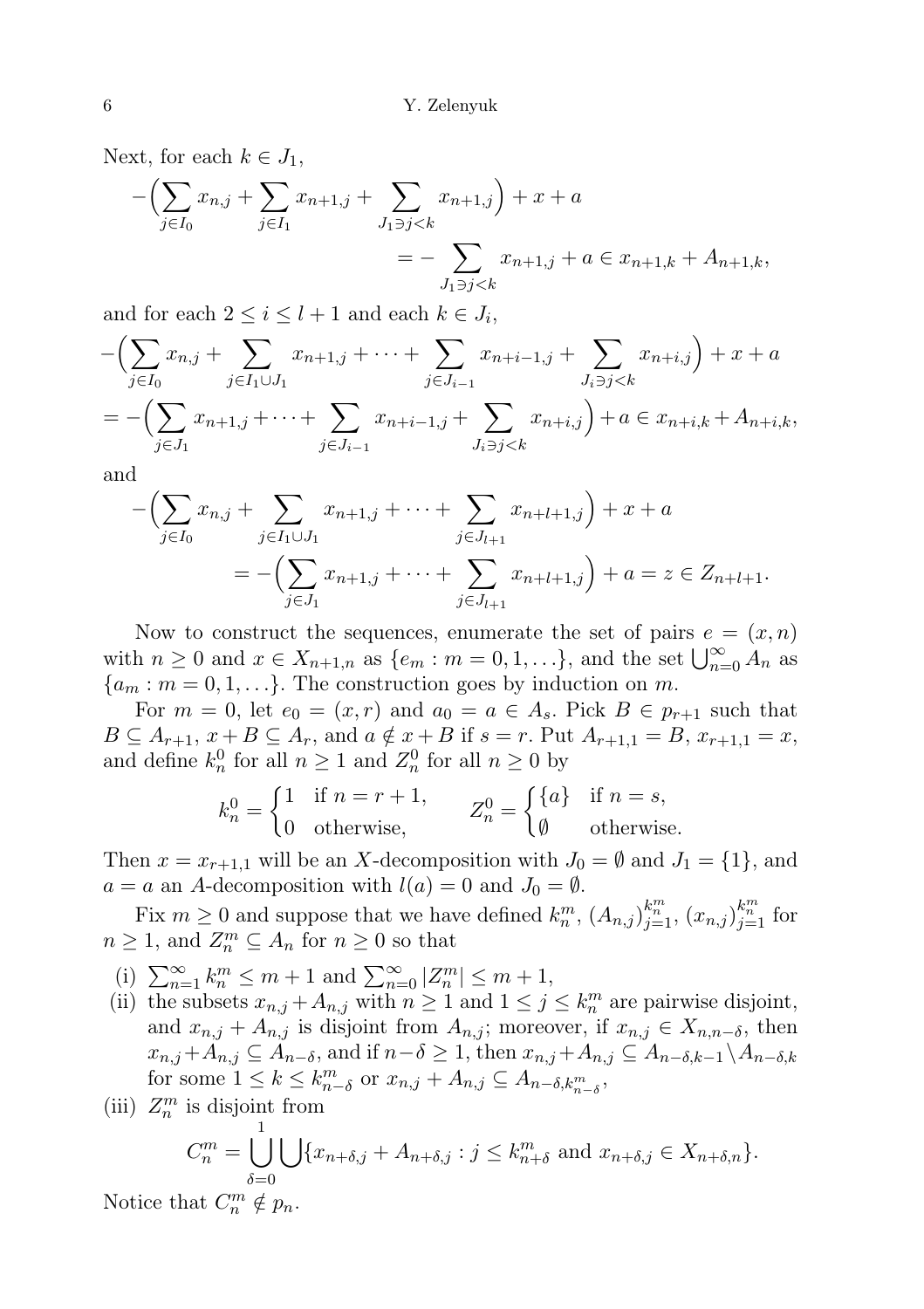Let  $a_{m+1} = a \in A_t$ . Similarly to the description in (3), find  $l \geq 0$  and finite  $J_0, \ldots, J_l \subseteq \mathbb{N}$  with  $J_1, \ldots, J_l \neq \emptyset$  such that for all  $i \leq l$  and  $k \in J_i$ ,

$$
-\left(\sum_{j\in J_0} x_{t,j} + \dots + \sum_{j\in J_{i-1}} x_{t+i-1,j} + \sum_{J_i \ni j < k} x_{t+i,j}\right) + a \in x_{t+i,k} + A_{t+i,k},
$$
  

$$
z = -\left(\sum_{j\in J_0} x_{t,j} + \dots + \sum_{j\in J_l} x_{t+l,j}\right) + a \in A_{t+l,u} \setminus C_{t+l}^m,
$$

where  $u = \max J_l \pmod{0} = 0$ ; if  $t = 0$ , then  $J_0 = \emptyset$ , so if  $t = l = 0$ , then  $u = 0$ ). Put

$$
Z_n^{m+1} = \begin{cases} Z_{t+l}^m \cup \{z\} & \text{if } n = t+l, \\ Z_n^m & \text{otherwise.} \end{cases}
$$

Then

$$
a = \sum_{j \in J_0} x_{t,j} + \dots + \sum_{j \in J_l} x_{t+l,j} + z
$$

will be an A-decomposition.

Let  $e_{m+1} = (x, i)$ . Similarly to the description in (2), find finite  $J_0, J_1 \subseteq \mathbb{N}$ such that for each  $k \in J_0$ ,

$$
- \sum_{J_0 \ni j < k} x_{i,j} + x + p_{i+1} \in \overline{x_{i,k} + A_{i,k}},
$$

and for each  $k \in J_1$ ,

$$
-\left(\sum_{j\in J_0} x_{i,j} + \sum_{J_1 \ni j < k} x_{i+1,j}\right) + x + p_{i+1} \in \overline{x_{i+1,k} + A_{i+1,k}},
$$

and either

$$
x = \sum_{j \in J_0} x_{i,j} + \sum_{j \in J_1} x_{i+1,j}
$$

or

$$
x' = -\left(\sum_{j \in J_0} x_{i,j} + \sum_{j \in J_1} x_{i+1,j}\right) + x \neq 0 \quad \text{and} \quad x' + p_{i+1} \in \overline{A_{i+\delta,\upsilon} \setminus C_{i+\delta}^m},
$$

where

$$
v = \begin{cases} \max J_1 & \text{if } J_1 \neq \emptyset, \\ \max J_0 & \text{otherwise} \end{cases}
$$

 $(\delta = 0$  if and only if  $J_1 = \emptyset$ ; if  $i = 0$ , then  $J_0 = \emptyset$ , so if  $i = \delta = 0$ , then  $v=0$ ).

In the first case,  $J_1 \neq \emptyset$ , and so

$$
x = \sum_{j \in J_0} x_{i,j} + \sum_{j \in J_1} x_{i+1,j}
$$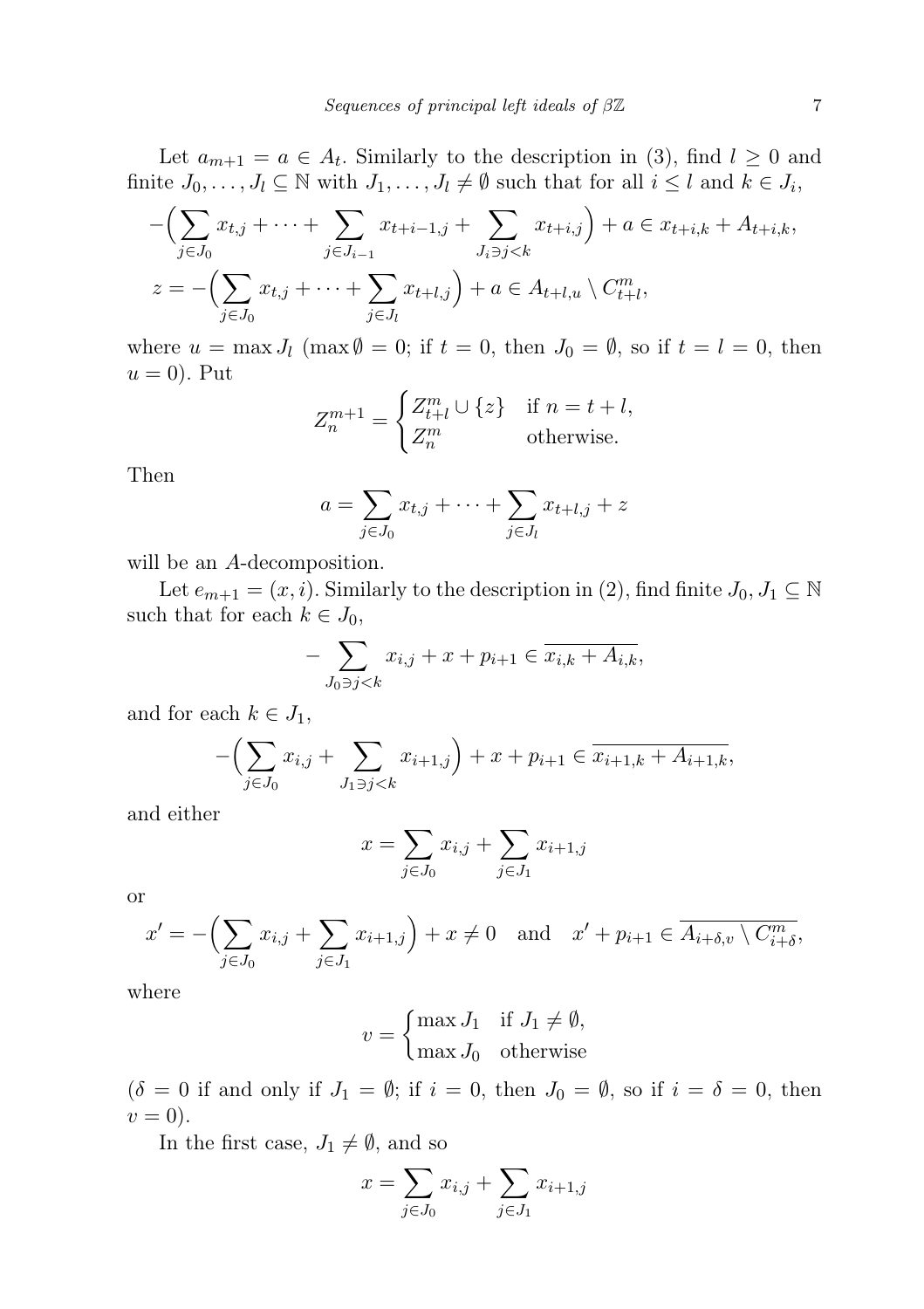will be an X-decomposition. Indeed,  $-\sum_{j\in J_0} x_{i,j} + x + p_{i+1} \in \overline{A_{i,k}}$ , where  $k = \max J_0$ , and consequently if  $J_1 = \emptyset$ , then  $p_{i+1} \in A_{i,k} \subseteq A_i$ . So put  $k_n^{m+1} = k_n^m$ .

In the second case, choose  $B \in p_{i+1}$  such that  $B \subseteq A_{i+1,k_{i+1}^m}$ ,  $x' + B \subseteq$  $A_{i+\delta}$ , and if  $i+\delta \geq 1$ , then  $x' + B \subseteq A_{i+\delta,j-1} \setminus A_{i+\delta,j}$  for some  $1 \leq j \leq k_{i+\delta}^m$ or  $x' + B \subseteq A_{i+\delta,k_{i+\delta}^m}$ , and the subsets

$$
B, x' + B, C_{i+1}^m \cup Z_{i+1}^{m+1}
$$
, and  $C_i^m \cup Z_i^{m+1}$ 

are pairwise disjoint. Put  $A_{i+1,k_{i+1}^m+1} = B$ ,  $x_{i+1,k_{i+1}^m+1} = x'$ , and

$$
k_n^{m+1} = \begin{cases} k_{i+1}^m + 1 & \text{if } n = i+1, \\ k_n^m & \text{otherwise.} \end{cases}
$$

Then

$$
x = \sum_{j \in J_0} x_{i,j} + \sum_{j \in J_1 \cup \{k_{i+1}^{m+1}\}} x_{i+1,j}
$$

will be an X-decomposition.

As a result, the sequences  $(A_{n,j})_{j=1}^{\infty}$  and  $(x_{n,j})_{j=1}^{\infty}$ ,  $n \geq 1$ , so constructed satisfy conditions (1)–(3): we need only check that  $\lim_{m\to\infty} k_n^m = \infty$  for all  $n \geq 1$ . (Then (1) is obvious, and so are (2) and (3).) In fact, we show that  $\{j : x_{n,j} \in X_{n,n-1}\}\$ is infinite.

We proceed by induction on n. Let any  $m_0$  be given. Pick  $x \in X_{1,0}$ such that  $x + p_1 \notin \overline{x_{1,j} + A_{1,j}}$  for each  $1 \leq j \leq k_1^{m_0}$  (using the fact that  $p_0 \in \{x + p_1 : x \in X_{1,0}\}\)$ . Write a presumed X-decomposition that x has got at some stage  $m$ , say  $x = \sum_{j \in J_0} x_{0,j} + \sum_{j \in J_1} x_{1,j}$ , and let  $t = \theta(x) = \min J_1$ . Then  $J_0 = \emptyset$  and  $x + p_1 \in \overline{x_{1,t} + A_{1,t}}$ , so  $t > k_1^{m_0}$  and  $x_{1,t} \in X_{1,0}$ . Fix  $n \ge 2$ and suppose that  $\lim_{m\to\infty} k_{n-1}^m = \infty$ . Let any  $m_0$  be given. Pick s such that  $A_{n-1,s}$  is disjoint from  $x_{n,j} + A_{n,j}$  for each  $1 \leq j \leq k_n^{m_0}$ , and pick  $x \in X_{n,n-1}$ such that  $x + p_n \in \overline{A_{n-1,s}}$ . Let  $t = \theta(x)$ . Then  $t > k_n^{m_0}$  and  $x_{n,t} \in X_{n,n-1}$ .

Having finished the construction, for every  $n \geq 0$  let

$$
D_n = \{ a \in A_n : l(a) \ge 1 \}.
$$

Notice that  $C_n \supseteq D_n \in p_n$ . Indeed, for every  $a \in Z_n$ ,  $l(a) = 0$  and  $J_0 = \emptyset$ , so  $D_n \subseteq C_n$ . And since  $p_n \in \{x + p_{n+1} : x \in X_{n+1,n}\}$ , for every  $B \in p_n$  one can choose  $x \in X_{n+1,n}$  and  $B' \in p_{n+1}$  such that  $x + B' \subseteq B$ ; then for any  $a \in B' \cap A(x), x + a \in B$  and  $l(x + a) \geq 1$ , so  $D_n \in p_n$ .

Define  $f: D_0 \to W$  as follows. For every  $a \in D_0$ , if

$$
a = \sum_{j \in J_0} x_{0,j} + \sum_{j \in J_1} x_{1,j} + \dots + \sum_{j \in J_n} x_{n,j} + z
$$

is an A-decomposition and  $\alpha_s = \min J_s$  for each  $s \in \{1, \ldots, n\}$ , put

$$
f(a)=\alpha_1\ldots\alpha_n.
$$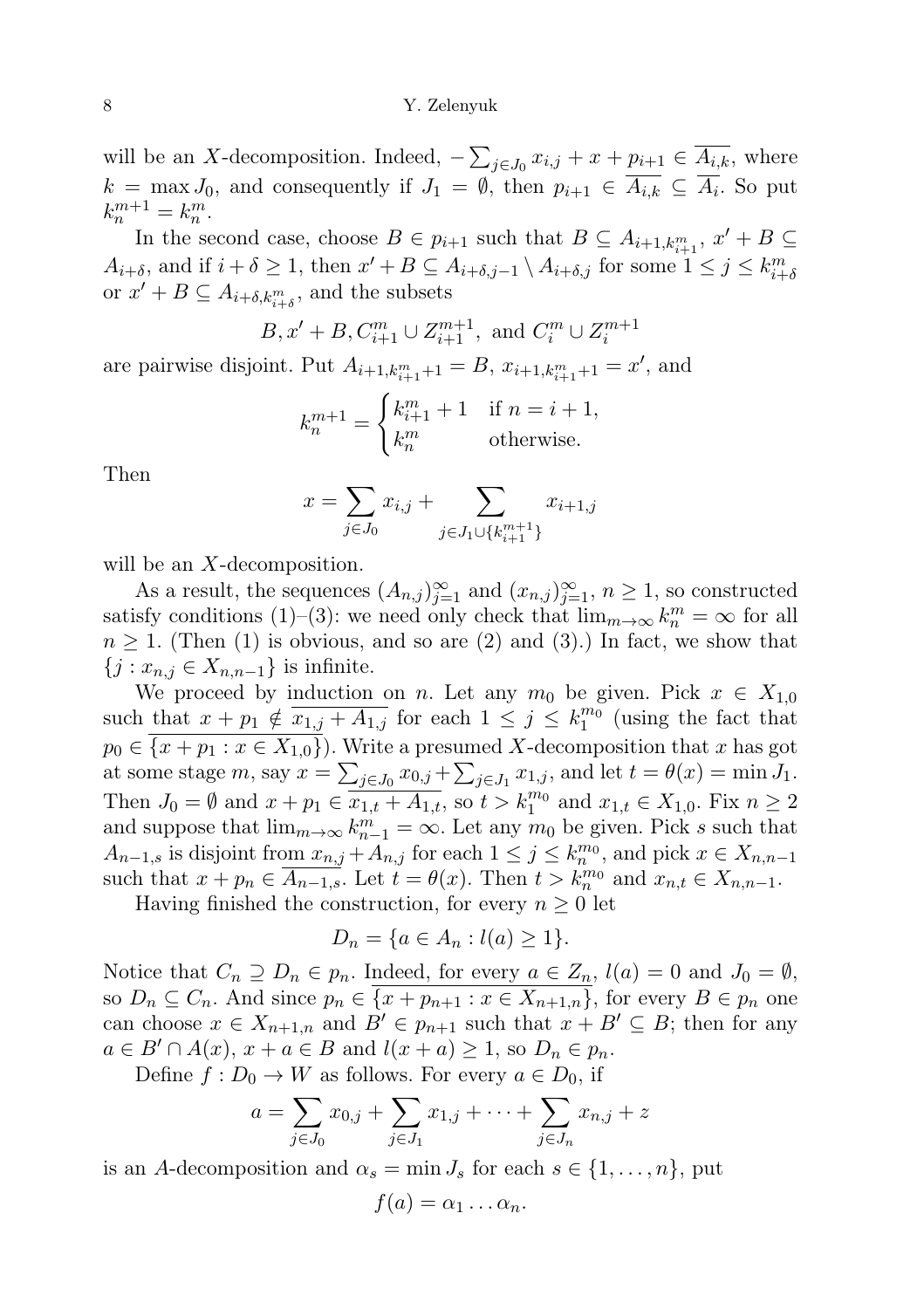Now suppose that W is finitely colored and pick  $B_0 \in p_0$  such that  $B_0 \subseteq D_0$  and  $f(B_0)$  is monochrome. Construct inductively a sequence of elements  $y_{1,j} \in X_{1,0}$  and a decreasing sequence of members  $B_{1,j} \in p_1, j \geq 1$ , such that  $y_{1,j} + B_{1,j} \subseteq B_0$ ,  $B_{1,j} \subseteq A(y_{1,j})$ , and  $\theta(y_{1,j}) < \theta(y_{1,j+1})$ . To satisfy the inequality, pick  $y_{1,j+1}$  such that  $y_{1,j+1} + p_1 \notin \overline{x_{1,k} + A_{1,k}}$  for each  $1 \leq k \leq \theta(y_{1,j})$ . Then inductively, for each  $i \geq 2$ , construct a sequence of elements  $y_{i,j} \in X_{i,i-1}$  and a decreasing sequence of members  $B_{i,j} \in p_i$ ,  $j \geq i$ , such that  $y_{i,j} + B_{i,j} \subseteq B_{i-1,j}, B_{i,j} \subseteq A(y_{i,j}),$  and  $\theta(y_{i,j}) < \theta(y_{i,j+1})$  (using the fact that  $p_{i-1} \in \{x + p_i : x \in X_{i,i-1}\}\)$ . To satisfy the inequality, pick t such that  $A_{i-1,t}$  is disjoint from  $x_{i,k} + A_{i,k}$  for each  $1 \leq k \leq \theta(y_{1,i})$ , and pick  $y_{i,j+1}$  with  $y_{i,j+1} + p_i \in A_{i-1,t}$ .

It then follows that for all  $n \geq 1$  and  $j_1 \leq \cdots \leq j_n$  with  $j_i \geq i$ ,

$$
y_{1,j_1} + \cdots + y_{n,j_n} + B_{n,j_n} \subseteq B_0,
$$

and for every  $b \in B_{n,j_n}$ , if

$$
y_{1,j_1} = \sum_{j \in I_0} x_{0,j} + \sum_{j \in J_1} x_{1,j}, \dots, y_{n,j_n} = \sum_{j \in I_{n-1}} x_{n-1,j} + \sum_{j \in J_n} x_{n,j}
$$

are X-decompositions and

$$
b = \sum_{j \in I_n} x_{n,j} + \sum_{j \in J_{n+1}} x_{n+1,j} + \dots + \sum_{j \in J_{n+l}} x_{n+l,j} + z
$$

is an A-decomposition, then

$$
y_{1,j_1} + \dots + y_{n,j_n} + b = \sum_{j \in I_0} x_{0,j} + \sum_{j \in J_1 \cup I_1} x_{1,j} + \dots + \sum_{j \in J_n \cup I_n} x_{n,j} + \sum_{j \in J_{n+1}} x_{n+1,j} + \dots + \sum_{j \in J_{n+l}} x_{n+l,j} + z
$$

is an A-decomposition (by induction, starting from  $y_{n,j_n} + b$ ), and so

$$
f(y_{1,j_1}+\cdots+y_{n,j_n}+b)=\theta(y_{1,j_1})\ldots\theta(y_{n,j_n})\alpha_{n+1}\ldots\alpha_{n+l},
$$

where  $\alpha_{n+s} = \min J_{n+s}$ .

For every n, pick  $b_n \in B_{n,n}$  and let

$$
a_n = y_{1,n} + \cdots + y_{n,n} + b_n
$$
 and  $w_n = f(a_n)$ .

If  $J_{n,n}, J_{n,n+1}, \ldots, J_{n,n+l_n}$  are finite sets from the A-decomposition of  $b_n$  and  $\alpha_{n,n+s} = \min J_{n,n+s}$ , then

$$
w_n = \theta(y_{1,n}) \dots \theta(y_{n,n}) \alpha_{n,n+1} \dots \alpha_{n,n+l_n}.
$$

Clearly,  $w_1 < w_2 < \cdots$ .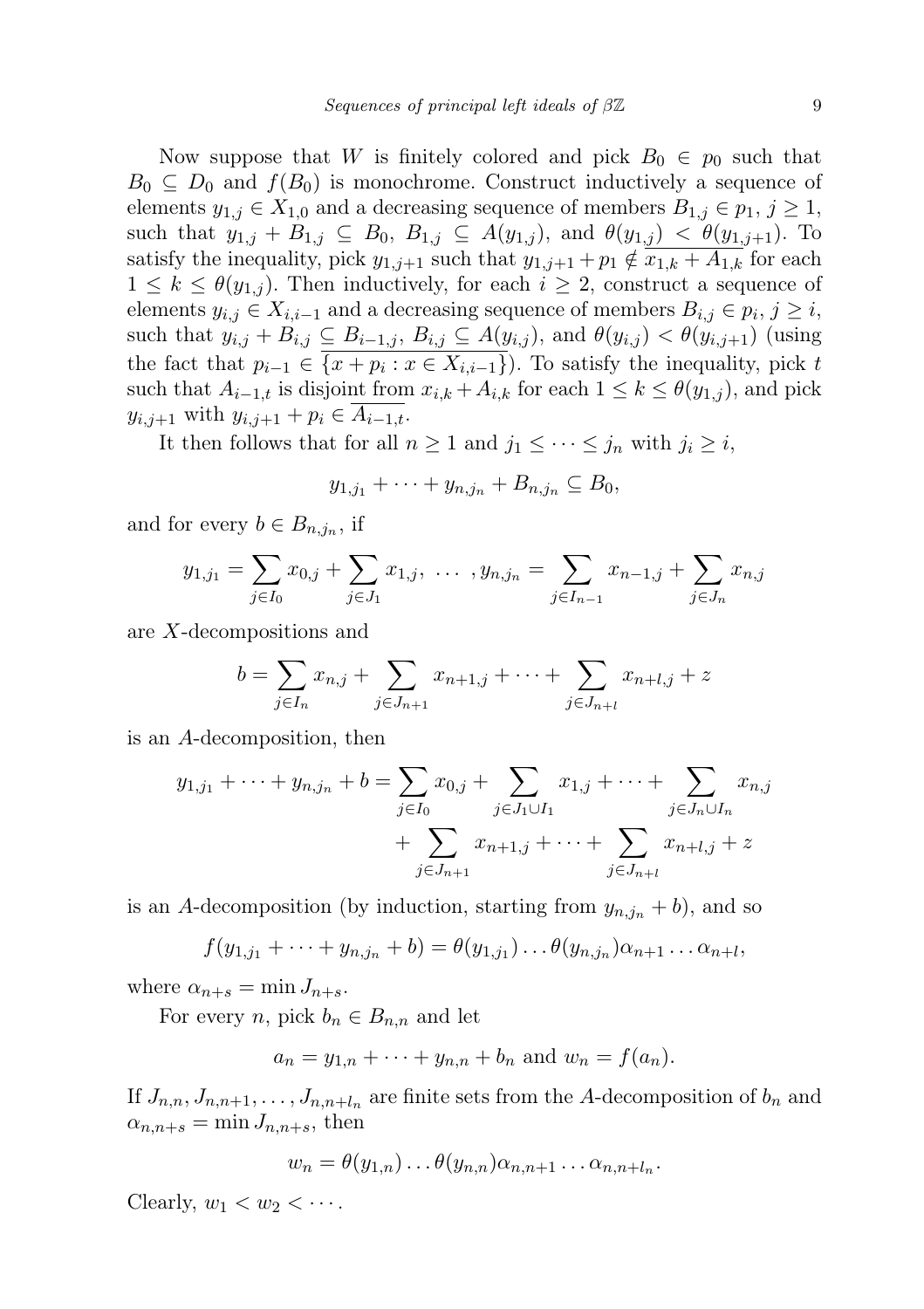Let  $1 \leq j_1 < \cdots < j_k = n$  be given and let  $w = [w_{j_1}, \ldots, w_{j_k}]$  and  $a = y_{1,i_1} + \cdots + y_{k,i_k} + y_{k+1,n} + \cdots + y_{n,n} + b_n$ . Then

$$
w = \theta(y_{1,j_1}) \dots \theta(y_{k,j_k}) \theta(y_{k+1,n}) \dots \theta(y_{n,n}) \alpha_{n,n+1} \dots \alpha_{n,n+l_n},
$$
  

$$
f(a) = \theta(y_{1,j_1}) \dots \theta(y_{k,j_k}) \theta(y_{k+1,n}) \dots \theta(y_{n,n}) \alpha_{n,n+1} \dots \alpha_{n,n+l_n},
$$

so  $w = f(a)$ , and since  $a \in B_0$ , we have  $w \in f(B_0)$ .

The next lemma tells us that the conclusion of Proposition [4](#page-2-0) is false, and so is the hypothesis, which finishes the proof of Theorem [1.](#page-1-0)

LEMMA 5. There is a 2-coloring of  $W$  such that for every infinite sequence  $w_1 < w_2 < \cdots$ , the set

$$
\{ [w_{j_1}, \dots, w_{j_k}] : k \ge 1, 1 \le j_1 < \dots < j_k \}
$$

is not monochrome.

*Proof.* For every word  $w = \alpha_1 \dots \alpha_m$  with  $|w| > 1$ , define inductively  $r(w) \in \mathbb{N}$  and a decreasing sequence  $s(w) : m = i_0 > i_1 > \cdots > i_{r(w)} = 1$  by  $i_{t+1} = \min\left\{i \in \{1, \ldots, i_t-1\} : i_t - j \leq \alpha_j \text{ for each } j \in \{i, i+1, \ldots, i_t-1\}\right\},\$ and let  $d_1(w) = i_{r(w)-1} - 1$  and  $d_2(w) = i_{r(w)-2} - 1$ . Since  $i_{r(w)-1} = d_1(w) + 1$ and  $i_0 = |w|, d_2(w)$  is defined if  $|w| > d_1(w) + 1$ . Now define a coloring  $\chi$ :  $W \to \mathbb{Z}_2$  by

$$
\chi(w) = \begin{cases} 1 & \text{if } r(w) \text{ is odd,} \\ 0 & \text{otherwise.} \end{cases}
$$

To show that  $\chi$  is as required, let  $w_1 < w_2 < \cdots$  be given.

Suppose first that  $\{d_1(w_i) : j \in \mathbb{N}\}\$ is infinite. Pick j such that  $d_1(w_i)$  $w_1(1) = \alpha_1$  and let  $w = [w_1, w_j]$ . If  $w_j = \beta_1 \dots \beta_m$  and  $s(w_j) : m = i_0 >$  $i_1 > \cdots > i_{r-1} > i_r = 1$ , then  $w = \alpha_1 \beta_2 \ldots \beta_m$  and  $s(w) : m = i_0 > i_1 > i$  $\cdots > i_{r-1} > 2 > 1$ . Hence,  $r(w) = r(w_i) + 1$ .

Suppose now that  $\{d_1(w_j) : j \in \mathbb{N}\}\$ is finite. Then for every  $j >$  $\max \{d_1(w_i) : i \in \mathbb{N}\} + 1$ , one has  $|w_i| > d_1(w_i) + 1$ , so  $d_2(w_i)$  is defined. We claim that  $\{d_2(w_j) : j \in \mathbb{N}\}\$ is infinite.

To see this, assume the contrary. Pick  $j \geq \max \{d_2(w_i) : i \in \mathbb{N}\} + 1$  and let  $w = w_j$ . If  $s(w) : i_0 > i_1 > \cdots > i_{r-1} > i_r = 1$ , then  $i_{r-2} - 1 \leq j - 1$ , so  $i_{r-2} \leq j$ , and since  $w(1) \geq j > i_{r-2} - 1$ ,  $w(2) \geq j - 1 > i_{r-2} - 2, \ldots$ , one has  $i_{r-1} = 1$ , a contradiction.

Now pick  $j_1$  such that  $\alpha_1 = w_{j_1}(1) \ge \max\{d_1(w_j) : j \in \mathbb{N}\}\$  and let  $k = \alpha_1 + 1$ , so  $(k + 1) - 1 > \alpha_1$ . Pick  $j_2 < \cdots < j_k < j_{k+1}$  with  $j_1 < j_2$ such that  $\alpha_2 = w_{j_2}(2) \ge (k+1) - 2 = k - 1$ ,  $\alpha_3 = w_{j_3}(3) \ge k - 2$ ,...  $\alpha_k = w_{j_k}(k) \ge 1$ , and  $d_2(w_{j_{k+1}}) > \alpha_k + k - 1$ . Let  $w_{j_{k+1}} = \beta_1 \dots \beta_m$  and  $s(w_{i_{k+1}})$ :  $m = i_0 > i_1 > \cdots > i_{r-1} > i_r = 1$ . Since  $i_{r-1} - 1 \leq \alpha_1 = k - 1$ , one has  $i_{r-1} \leq k$ , and  $i_{r-2} - 1 > \alpha_k + k - 1$  gives  $i_{r-2} > k + 1$  and  $i_{r-2} - k > \alpha_k$ .